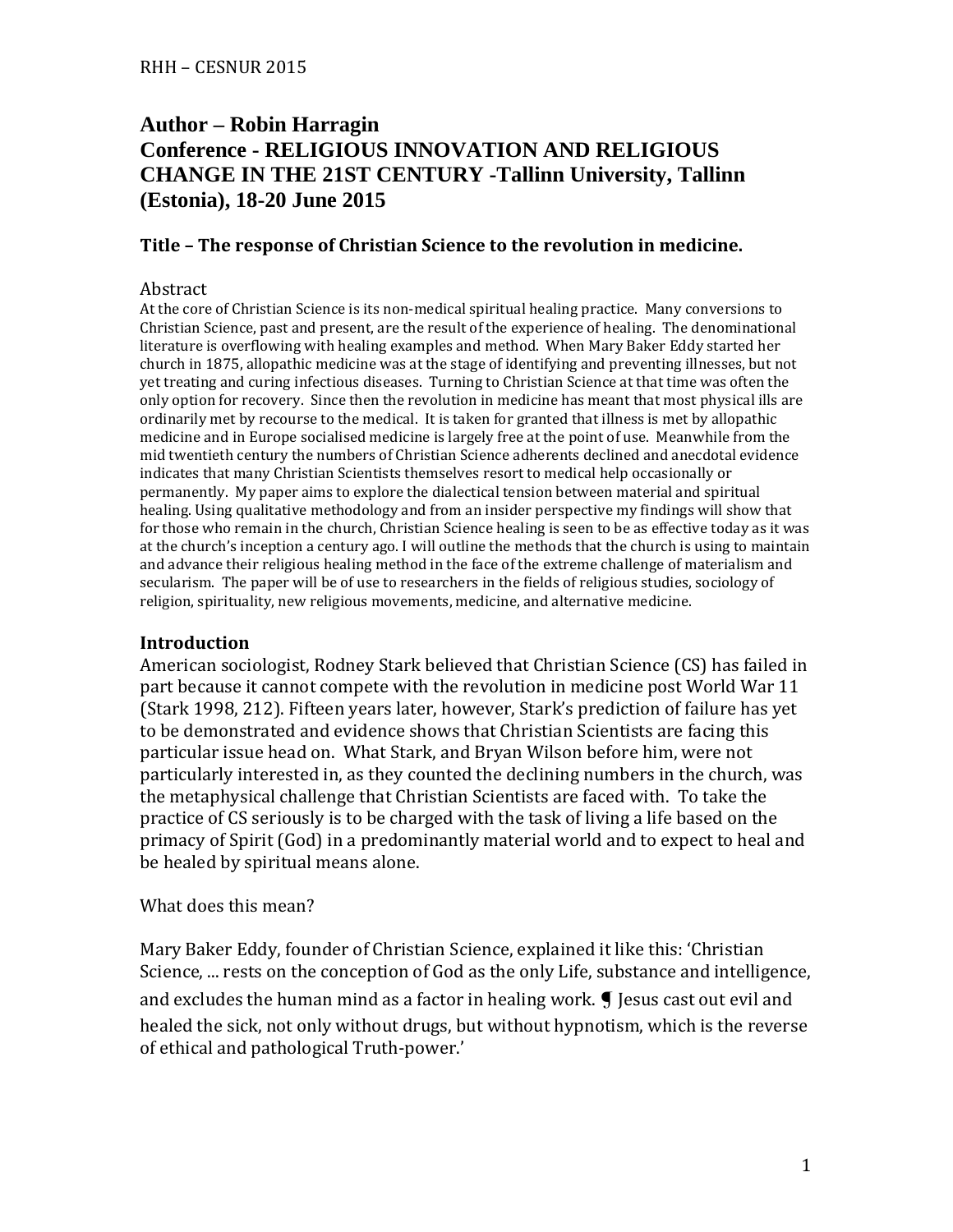Those that practice this faith do not use drugs nor 'hypnotism' - by which Eddy meant looking to the personal mental influence of oneself or others - to heal their ills, because to do so is not in line with the healing method of Jesus. It is this 'method' that Eddy claimed to have discovered as the 'science' of the healings that Jesus performed in the Bible. This is where the dichotomy emerges as it patently challenges current pathology. It leaves Christian Scientists at odds with society on many levels. The paradigms of CS and medical science are so different that there is little in common. The language used in material science is cognitive but in CS it is often non-cognitive and words are different. For example, the word 'science' which has the common familiar use as: the systematic study of the natural world using empirical observation and experiment. In CS, the term means the systematic study of 'what God is and what he does for man' (Eddy 1906, 26). In the process of explaining her discovery, Eddy created a new language. Words take on a different meaning in CS and it is knowledge of this that leads Christian Scientists to salvation and healing. CS language is a different language game to that of modern science - in the Wittgensteinian sense (Wittgenstein 1974, Sect 43).

In considering the CS response to the prevalence of the materialistic paradigm, and modern medicine in particular, I review the approach of the institutional church, as well as the practice of individual Christian Scientists. However, it would first be helpful to consider the sociological type of a healing church.

# **Christian Science: the first healing church**

Regis Dericquebourg, the French sociologist, recently identified the CS church as 'the first healing church' in his paper (to be published in the forthcoming *Subsidia special edition on Christian Science*) (Dericquebourg 2015). He writes: "In my opinion, Christian Science is an original reconstitution of Christianity, which is the prototype of healing churches – the first one in fact" (ibid, 6) preceding others such as Divine Science or New Thought. The idea that it is a 'reconstitution' of Christianity signifies that it is a restructuring of existing Christianity and, Dericquebourg points out, it was the first truly organized healing church with a bureaucratic administrative organization to support the healing practice (ibid, 7). Sometimes new religious movements pick up on religious elements that existing faith groups ignore or marginalise such as particular scriptures and practices (Chryssides 1997,123). CS focuses on Jesus' healing ministry because of the belief that it was a direct consequence of his own understanding of the 'kingdom of God' on earth. Dericquebourg is not saying that healing is unique to CS within the Christian church, but while Christian Science regards the healing of both sin and disease as vital aspects of individual and universal salvation, many other churches see physical healing as distinct from, and secondary to, the prime objective of the soul's salvation.

Following Weber's methodology Dericquebourg sets out 12 phenomena he says are common to an ideal type of healing church, which he believes are apposite for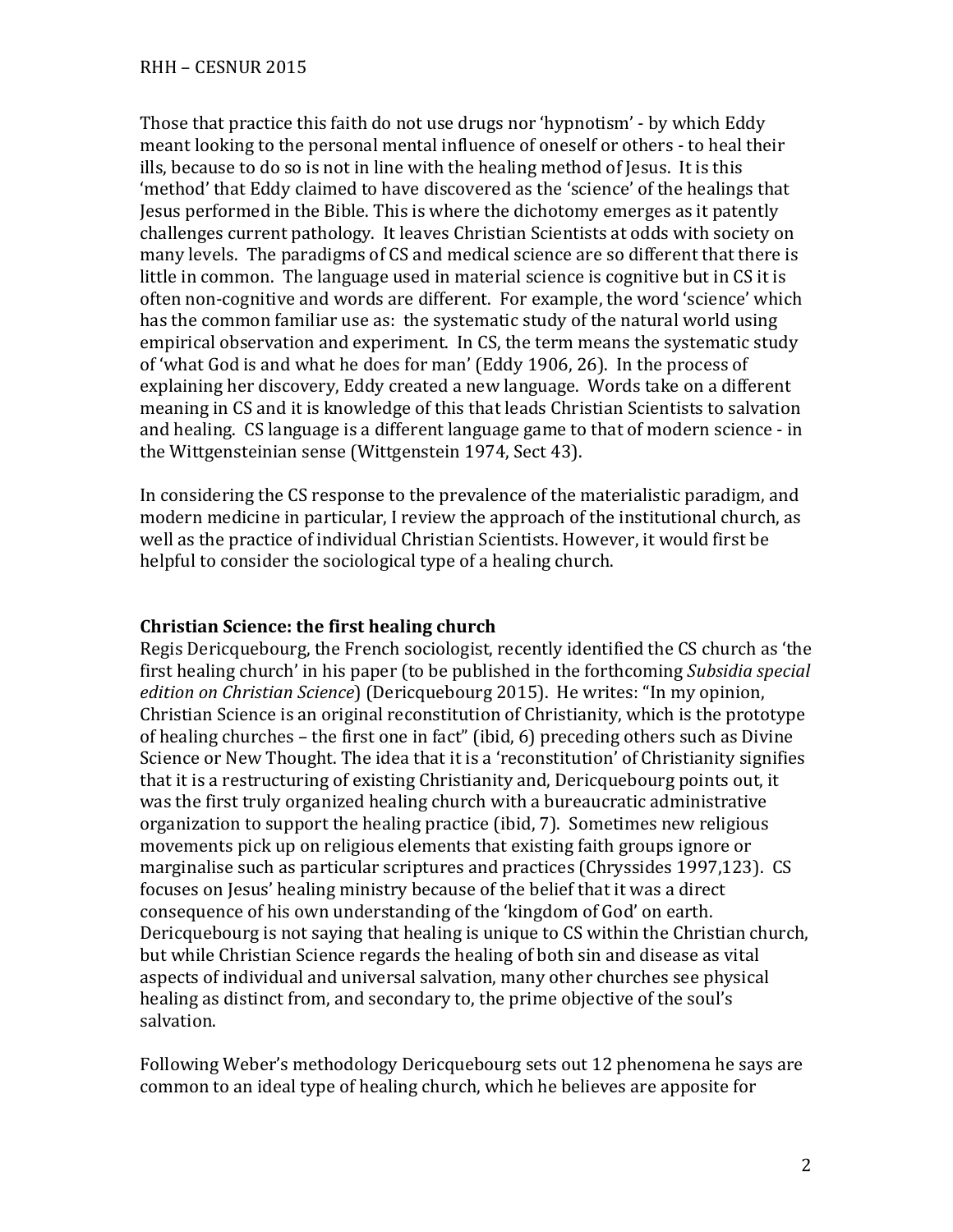Christian Science.

I agree with him and for the purposes of this paper I will look at nine of these, using his numbers:

1. They publicize their quest for healing and therefore attract sick people or people in psychological distress.

2. There are accredited religious therapists whose healing charisma is legitimized by the movement.

3. They have a broad definition to include all ills.

4. The metaphysical explanation for illness and spiritual treatment is based on the belief system of the movement.

5. This treatment is a stage on the way to salvation.

6. This spiritual treatment is a mystical experience indicating a direct relationship with the divine.

8. They know how to manage failure so as not to question the validity of their doctrine.

9. The creation of an epistemological rupture with biomedicine both in the explanation of the illness and the type of 'medication' they propose.

11. The healings are not considered 'miracles' in the sense that they are not considered 'exceptional events through which God reminds men of his presence and power, they are not seen as chance or lottery, the method is what brings about the healing (ibid 3,4).

Dericquebourg stresses that these phenomena were not drawn from his knowledge of CS alone but from multiple religious movements that publicise the desire to heal the sick.

As the sociological type of 'a healing church', Dericquebourg identifies the tensions that emerge both within the CS church and between it and society at large. The first of these 'tensions' is relevant for this paper – the friction between the biomedical and spiritual conceptions of the treatment. He writes: 'it (the church) uses nonempirical means to obtain empiric ends' and this leads to a 'new birth' (ibid, 7). Practicing Christian Scientists are caught in the horns of this dichotomy. Dericquebourg points out that their healing practice engenders an epistemological split between CS and the mainstream adoption of Western medicine. This is illustrated by occasional discord with the American medical establishment and he litigation in the USA is well outlined in Nawal Issaoui's paper (Issaoui, 2015). Mainstream Christianity works hand in hand with Medicine. Eddy wrote that CS 'subserves the medical enterprise and the relief of suffering by using spiritual healing and in practical ways with Christian Science Nurses and church care committees. There are also many occasions when individual doctors have supported Christian Scientists in their desire not to take medicine, but it is not in their interests to acknowledge it (Peel 1988).

Eddy's writings endorse the view that healing treatment is best obtained without the use of material means because 'There is no power apart from God. Omnipotence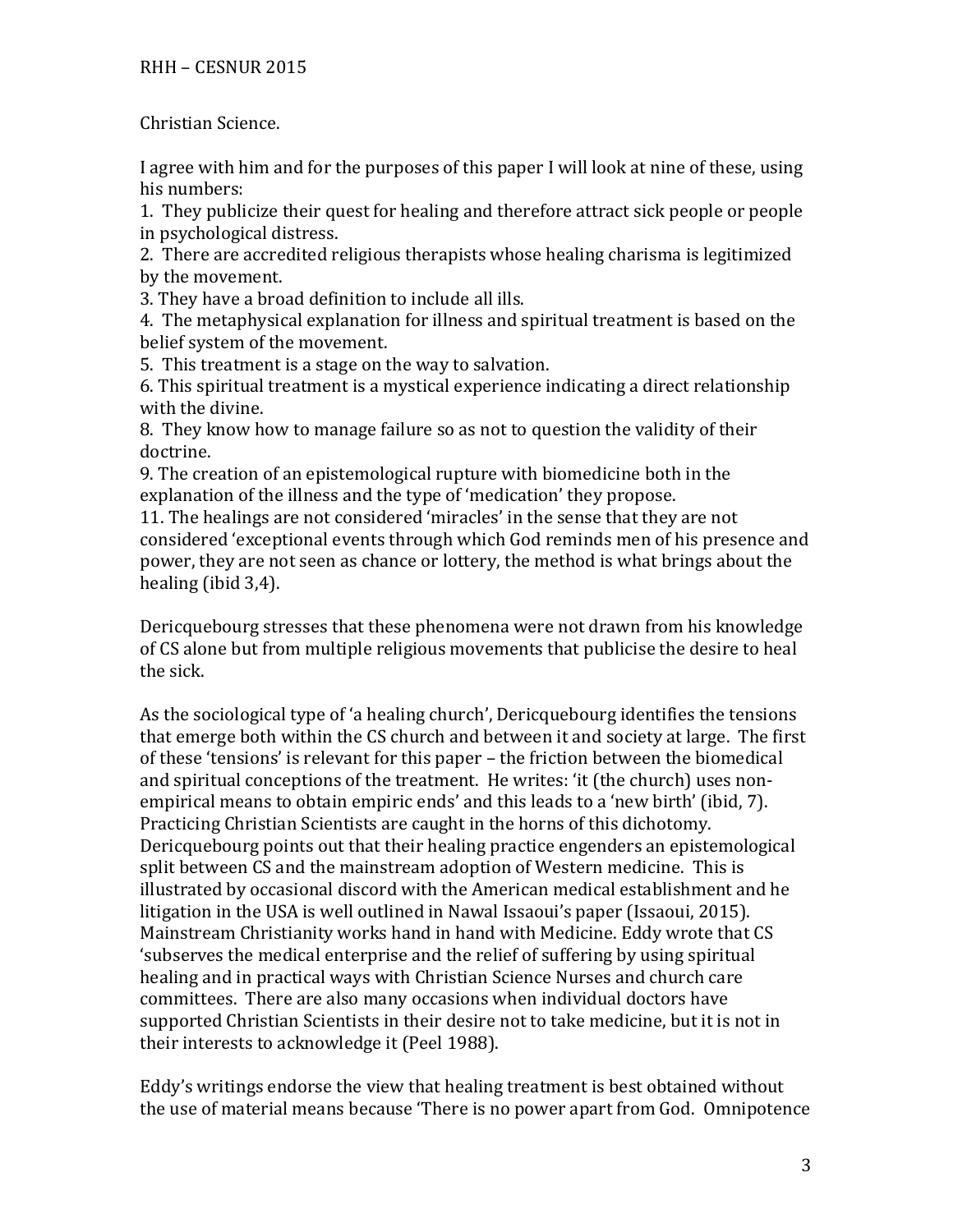has all-power.' (Eddy 1875, 228). The healing method, as Dericquebourg points out, is a 'prolongation of the theology' (Dericquebourg 2015). The healing is based on the belief system and being in tune with the Divine. Nevertheless in cases of severe suffering Eddy says that the use of morphine might be appropriate (Eddy 1906, 464) and when healing is not forthcoming after treatment by oneself or a Christian Science practitioner, resorting to medical means as a temporary measure could be a solution (ibid, 444).

In a recent newspaper article a Christian Science practitioner (a church accredited healer) commented that CS is not dogmatic and does not forbid the use of medical care: "there has long been tension within the faith over what sort of medical care is included. Dental and eye care, for example, are not avoided by Christian Scientists. Childbirth, too, typically happens in hospitals. Broken bones need to be set and deep cuts stitched". (Parker 2010). However, it is also true that broken bones have been completely healed without being set. Cuts have been quickly sealed without being stitched. Many mothers have reported quick and painless childbirth. This spiritual practice is well described by Robert Peel, a biographer of Mary Baker Eddy in his book on *Christian Science: its encounter with American Culture*, when he writes:

'…Christian Science (is) a sort of spiritual ultimate, so far at least as active spirituality is concerned. For beyond all the careful calculations of scientific credibility and pragmatic usefulness, our (Christian Scientists') sense of fitness demands that the highest spiritual values shall have a quality of daring, a total commitment to God regardless of what may be the practical result. Luther expressed it in his demand for a "daring, reckless confidence in the grace of God." Job said with stark simplicity: "Though he slay me, yet will I trust in him'. (Peel, 1958: 202)

Therefore turning to Christian Science in time of health needs is a genuine quest for practical wellbeing and the underlying goal is total trust and faith in God who heals, indicating a religious practice which is ultimately about the worship of God with healing as an outcome.

## **The Decline in Numbers of Christian Scientists**

Another tension outlined by Dericquebourg is the loss of members because people are not prepared to 'follow the way' even if they get their healings. Rodney Stark charted the rise and decline of Christian Science. The numbers of CS churches and members decreased in the UK throughout the latter part of the 20th Century. Stark delineates a statistical decline in the USA and UK from the mid 20th century (Stark 1998, 191-194). I looked in the CS Journal Directory and counted 300 churches in UK in 1953, but now (June 2015) there are 101. There were 912 accredited healers (practitioners) in 1953, but now - just 50 (CSJ, 1953, 2015). It is worth noting here that the large numbers of practitioners in 1953 will have in part been due to the lack of work choices for women at that time (Spencer 2005).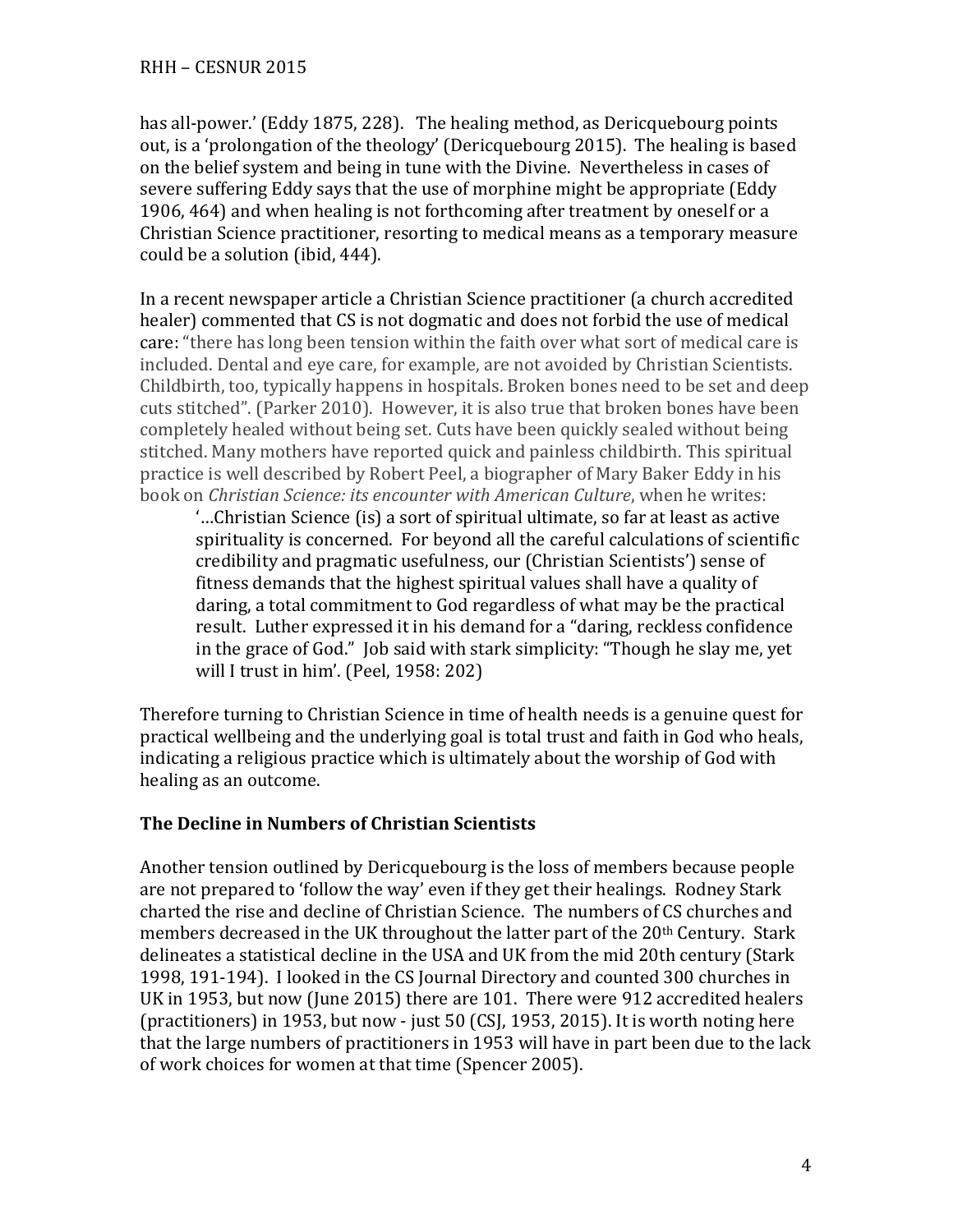Stark suggests that the church lost members for several reasons including inadequate fertility and ineffective socialization but he also includes what he calls 'a decline in the relative effectiveness of its placebo effect' (thereby reducing CS healing to a mere psychological replacement for medicine). Stark says the decline goes in tandem with the perceived revolution in medicine since WW 11 with the successful treatment of infections and discoveries in immunology. 'Armed with a huge array of antibiotics and vaccines', he writes, doctors can perform what our grandparents would call 'miraculous cures', inferring that the CS practitioner cannot keep up. This convinced Stark that the decline of CS coincides with the sudden availability of modern medicine (Stark 1998).

## **The institutional response to the dialectical tension between biomedicine and spiritual healing.**

The church's response to this decline in numbers is to focus on developing the healing practice of Christian Scientists themselves and not the numbers per se. One such stance was recently expressed by Allison W Phinney, one of the current leaders of the Christian Science church, who said that even if there are very few people at a church service, if a visitor comes in and gets a healing as a result of an insight gained from the service or talking to a member, then the numbers of people in the church is of less concern (CS Sentinel Audio Chat 2015). In line with Dericquebourg's first characteristic of publicizing their healing work, the stated theme of the last two Annual Meetings of The Mother Church (First Church of Christ, Scientist, Boston) 2014 & 2015 was 'A Spiritual Foundation of Christ Healing'. This is an annual public event and the invitation this year included the words: 'We are called of God to join in a special time of coming together and growing together, of continuing to build on the foundation of Christ-healing that is central to this Church'.

For several years the Committee on Publication, which is the office of the church that deals directly with the media and legislatures, and tasked to 'correct... impositions on the public in regard to Christian Science' (Eddy 1895,97) has focused on lifting the specific imposition that "health is a condition of matter". The Manager, Russ Gerber, believes that the 'elephant in the room' is this 'normalization of the biomedical view of man' which runs directly counter to the CS view that man is spiritual, the idea of God, and so health is a condition of Spirit (God)(Gerber 2015). Gerber has encouraged his team around the world to write and broadcast with specific focus on how the science of Christ healing is an effective health care system. For example, Tony Lobl in the UK maintains a web blog called 'Mind-healing, Neither Myth nor Miracle' which deals with issues such as cancer, depression, aging, incurability and so on and his articles have been published more widely by the Independent, the Huffington Post UK, BuzzFeed and The News Hub among others. Some of these pieces receive several thousand hits and indicate considerable interest in spiritual healing.

The Committee's media approach is repeated in many other parts of the world (Press room) and is the public face of the church. However, what of the practice of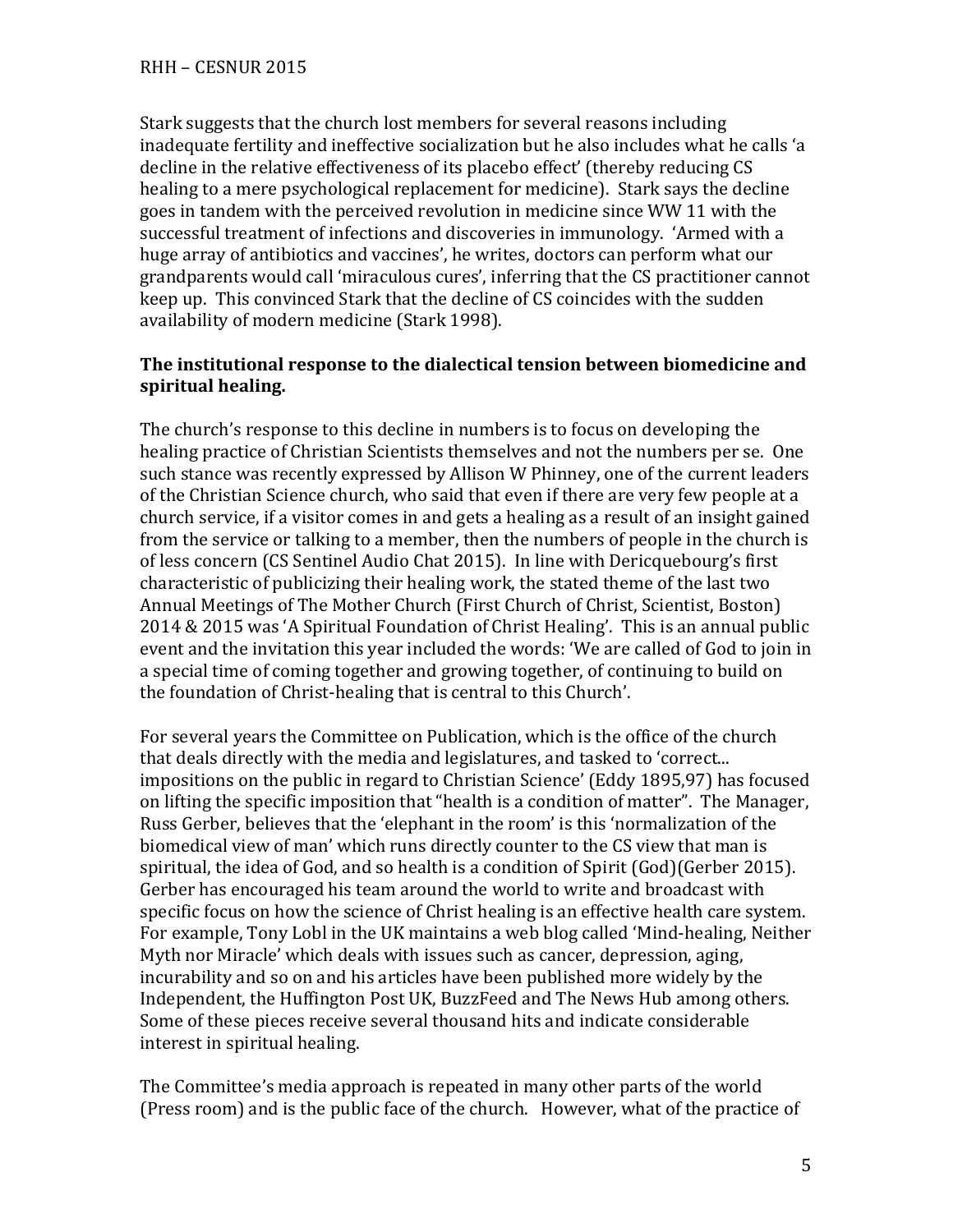the members who are using CS in the face of the biomedical worldview? Is the institutional stance portrayed in these articles borne out by the experience of its members?

### **My Survey: Overview of method**

To explore this question, I sent out questionnaires to 66 UK churches to distribute to their members. This was not an easy exercise. Some Christian Scientists are not inclined to share their ideas about healing unless it is in one-to-one conversations with interested inquirers, or within the formal channels made available by the church structure - such as spoken accounts in the Wednesday testimony meetings or written statements in church periodicals. Six churches informed me that they declined to distribute the questionnaire, but there may have been others that felt the same way. They gave various reasons such as: it was too personal, not knowing enough about the objectives of the research, not consistent with a church of healing.

In the end I received responses from 30 individuals – 13 men, 16 women, and 1 not revealed. They all indicated that they were practicing Christian Scientists. They were from 16 different churches from all over Great Britain including Scotland, Wales and Northern Ireland. I have no evidence as to the numbers of Christian Scientists in the UK; nevertheless it is safe to conclude that this small sample of responders is not representative. Yet their responses are worth considering on their own merit as a group of people who have made the rational decision to follow the exhortation from the Christian Science textbook, *Science and Health with Key to the Scriptures,* to 'come out from the material world and be separate' (Eddy, 1994: 451) even when dealing with the most severe circumstances of physical and mental illness. The responses illuminate how a group of religious believers externalise their internal awareness or shift in consciousness.

### **Responses to questions about Christian Science healing and medicine**

**Question:** Do you rely solely on Christian Science for healing those ills that most people would normally treat by medicine?

24/30 affirmed that they did, and one of the six who didn't affirm it still said 'almost entirely'.

**Question:** Have there been times when you have used medicines?

Two thirds (18/30) of responders said that they had used medicine for various ailments including dislocations, breakages, infection, blood thinner, pain relief, dog bite, dental treatment, eye surgery, colds and flu, ear cleansing. Medicine had also been used in childbirth. But one third (12/30) said that they had never used medicines since relying on CS for healing.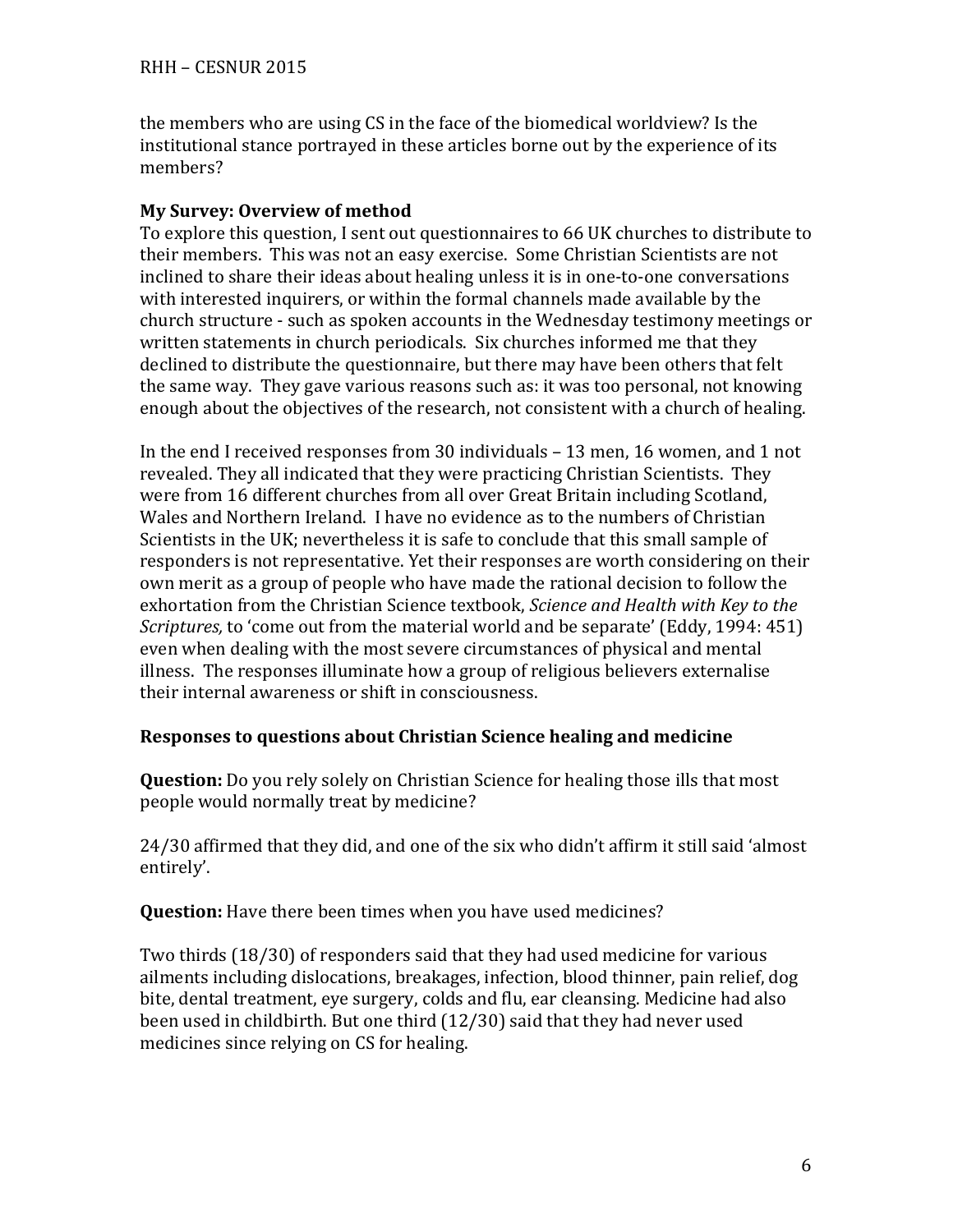**Question:** Given the advances made in the field of medicine since Mrs. Eddy's day…do you think it is acceptable for Christian Scientists to resort to medical help on occasion?

A similar response to the previous question with 17/30 respondents saying yes it was acceptable for various reasons such as freedom of choice; that the church does not condemn it and on some occasions Eddy allowed for it; because of pressure from families; for extreme suffering; for lack of healing; or in cases of a lack of control over one's own treatment such as in the case of emergency, incapacity or legal requirement (for the elderly or children); due to the difficulty of drawing the line between various material aids – if we wear glasses is it not just a small step to take a drug?

Twelve respondents said that it is not acceptable to use medical treatments. The reasons given were: that healing is not genuine unless it is from God i.e. unless it includes an element of salvation and rebirth; that God is more powerful than medicine; it is the way Jesus demonstrated healing; it doesn't matter how advanced matter is, it is still matter and does not deal with the underlying causes of sickness such as fear, sin, a lack of faith or of spiritual growth; that there is value in sticking to convictions; material and spiritual methods can't be combined as they dilute each other.

**Question:** Have you encountered other Christian Scientists who use medical help on occasion?

24/30 respondents answered to the affirmative

Is this answer indicative of a change in the practice of Christian Science? Is there a rise in the number of Christian Scientists who use medicine? I know of no other survey of Christian Scientists and their use of medicines. However, these responses do not necessarily undermine the integrity of the faith. Dericquebourg's 8th characteristic of a healing church is that it manages 'failure so as not to question the validity of their faith'.

Put in a more positive way, I would say that Eddy was well aware that adherents might take their time to develop their spiritual practice and consequently their healing work. She writes:

'Emerge gently from matter into Spirit. Think not to thwart the spiritual ultimate of all things, but come naturally into Spirit through better health and morals and as the result of spiritual growth' (Eddy 1906, 485).

The healing practice is a spiritual journey similar to the process of learning any skill.

A recent Wimp.com video called 'This Backwards Bicycle Will Mess With Your Brain' is a useful analogy to use here. Destin Sandlin is presented with a bicycle constructed so that the wheel turns in the opposite direction to that of the handlebars. Contrary to what he first believed as an experienced cyclist, he was unable to ride it. He concluded that his brain and body was so programmed to ride a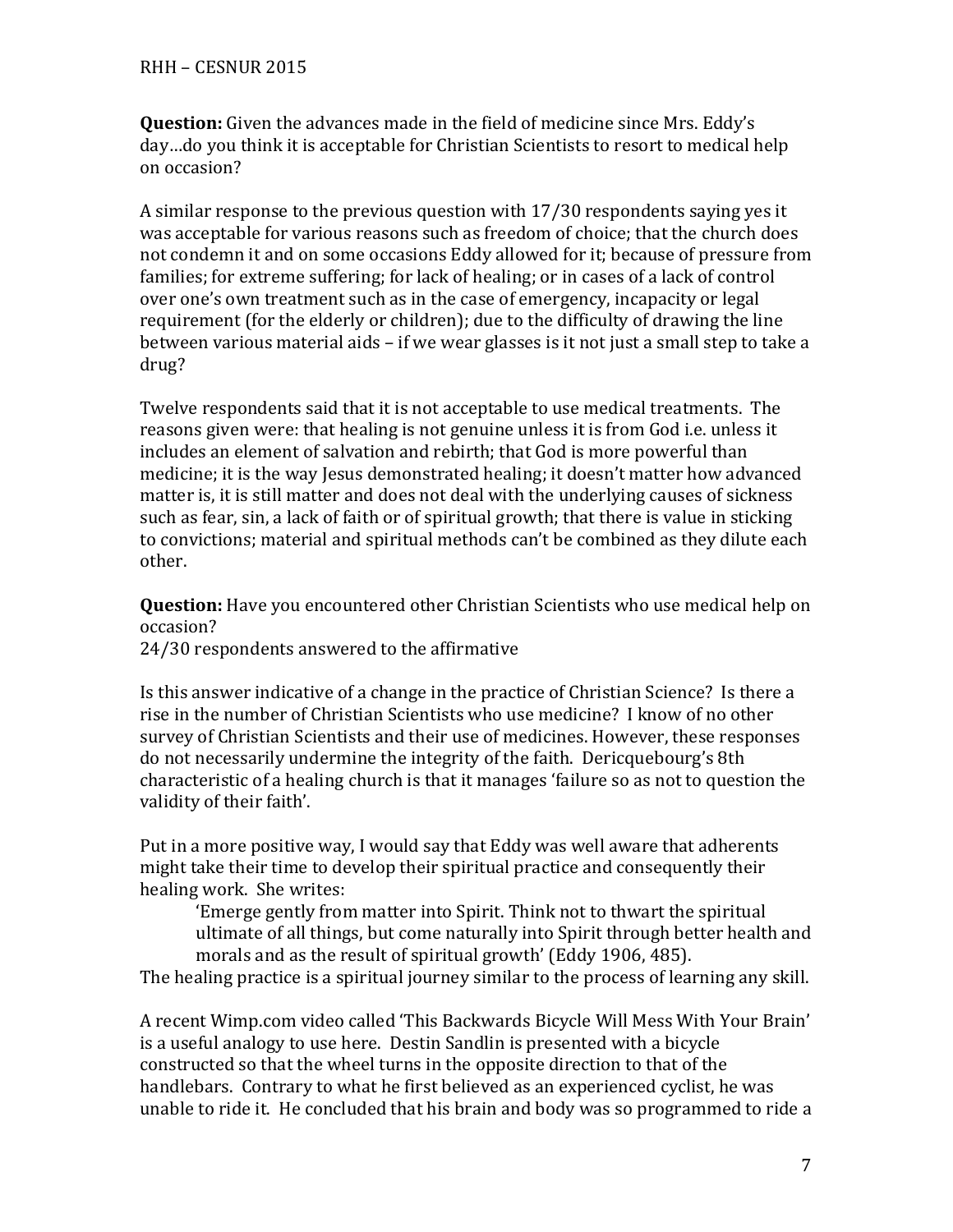normal bicycle that he could not ride this one. In his lectures volunteers from his audience tried but also could not ride the backwards bike. He eventually took eight months of trial and accident to master it. Even then, if he was distracted, he would fall off again as he reverted to his old preconditioning. Sandlin concludes that knowledge does not equal understanding and the truth is the truth no matter what you think about it. It is your own bias that stops you seeing it.

Likewise, a CSist might say, everyone is conditioned through childhood and education to respond empirically to everything, finding material solutions to problems including health care issues. Whereas the truth in CS is that God is the source and foundation of the universe and they access this truth via their spiritual senses. Just like learning to ride the backwards bike, it often takes time and practice to go against the grain of human education and conditioning to respond in a spiritual manner to challenges, with inevitable setbacks along the way. It is a life work and people are on different stages of the journey.

However CS is not a behavioral science, it is a spiritual practice where the baseline is the divine Mind not neurological brain patterns. 'Such theories' Eddy writes, 'have no relationship to Christian Science, which rests on the conception of God as the only Life, substance, and intelligence, and excludes the human mind as a spiritual factor in the healing work' (Eddy 1906, 185).

In spite of difficulties in the healing journey, the responses to the next question in the survey indicate the success that this group has recently had in their own healing practice.

**Question:** Have you had recent healings using Christian Science treatment of conditions usually treated by medical means?

23 respondents answered to the affirmative. Healings included: effects of being knocked down by a car, joint problems, colds and flu, problems with sight and hearing, falls, lesions, pain, mobility issues, broken bones, chain saw injury, food poisoning (healed within 20-30 mins), stomach/bowel issue, muscular problem in leg, burns, depression, bereavement, relationship problems, skin condition, cuts and abrasions, lumps, tennis elbow, hamstring, back injury (see story), ear infection (see story), dizziness, poisoning, lack, fear, positive tuberculosis test reversed, black widow spider bite, snake bite, sprained ankle (see story), growth under arm (see story), eye injury, finger infection, urinary infection. The responses to the next question explain why they stick with Christian Science.

**Question:** If you choose Christian Science healing over other healing methods please explain briefly why you would make this choice.

Every respondent answered this question and their answers included such reasons as: its efficacy over many years (in one case eight decades); the truth is that we are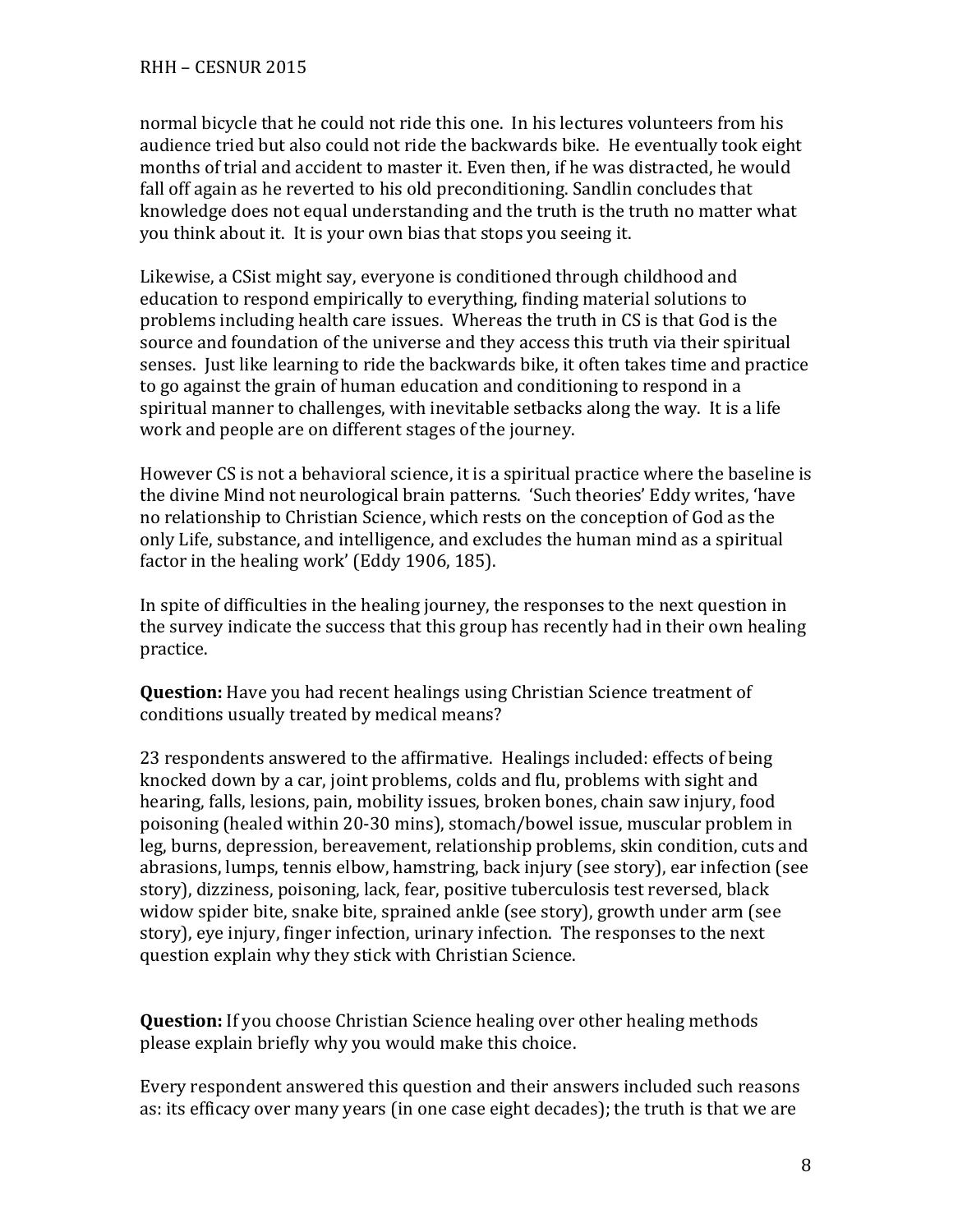spiritual beings – ('I don't actually choose…I have total conviction that CS is the correct explanation of man and the universe'); permanency of healing rather than managing symptoms; once you have learnt how to do it, it works; it's much more than just a healthcare system; it's part of a spiritual journey, it brings great joy; ultimately it is the best health care system ('even if I find it hard to get healings myself'); medical treatments don't always work.

### **Conclusion**

These last responses include words such as **permanency, efficacy, truth and best health care system**; indicating that once seen and felt, they are left with an abiding personal conviction. Dericquebourg refers to healing as an encounter with God - a religious experience. Scholars in the philosophy of religion will recognise the argument that if it is proved that God is experienced, even on one occasion, then this is proof that God exists, if only for the individual who has had that experience. The accumulation of many experiences makes it hard to refute. My respondents have felt themselves 'touched by God' through their spiritual healing experiences. The science of Christ healing has worked for them.

Perhaps every Christian Scientist is striving for the ideal as described by Peel in these words:

'This is the spirit of Christian Science at its point of departure from the world of the senses. It leaves all for God, all the lesser comforts, all the easy compromises. If a man's spiritual understanding prove unequal to the physical challenge that confronts him, then he may choose to suffer what appears to the world as defeat rather than doubt the omnipotence of Love or its willingness to heal him…And in this very abandonment to the Love of God…a man may find the revelation of a good beyond anything he dared hoped for …as healing, as resurrection, as victory.' *(*Peel 1958, 203).

In this world of materialism and reliance on medicine this 'abandonment to the Love of God' is a courageous and profound choice for ordinary people who have chosen to be Christian Scientists, but, as my respondents have shown, for them the reward is not potential, it is actual. Thus the institutional church and Christian Scientists themselves are still rising to the challenge posed by their paradigm shift from a material to a spiritual epistemology, and the religious movement that Stark was ready to write off at the end of the 20th century becomes, in the 21st century, one that Dericquebourg finds appropriate to create a new sociological prototype for - a 'healing church'. One that has found a way to conceptualise the Divine consciousness in such as way that individuals are still using it, with considerable success, to treat their ills without medicine.

### BIBLIOGRAPHY

Barber, Houston. n.d. *This Backwards Bicycle Will Mess With Your Brain*. Retrieved 29 May 2015 (http://www.wimp.com/backwards-bicycle/).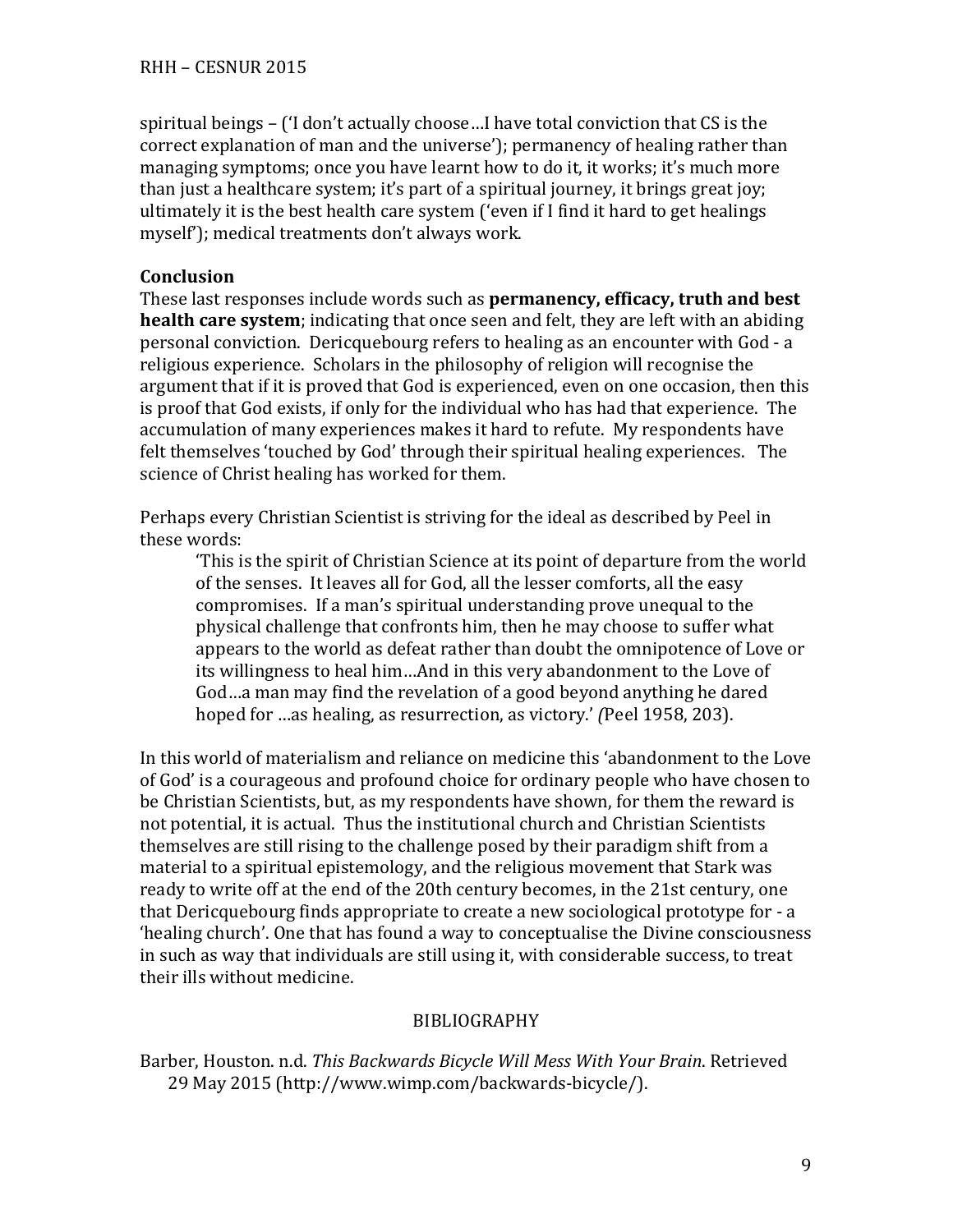#### RHH – CESNUR 2015

- CS Publishing Society. 1953. 'Directory.' *Christian Science Journal*.
- CS Publishing Society. 2015. 'Continuing to Build Church—on a Spiritual Foundation of Christ-Healing' - Christian Science Sentinel.' *Christian Science Sentinel Audio Chats*. Retrieved 29 May 2015 (http://sentinel.christianscience.com/audio/audio-chats/continuing-to-buildchurch-on-a-spiritual-foundation-of-christ-healing).
- CS Publishing Society. 2015. 'Directory.' *Christian Science Journal*.
- Chryssides, George, D. 1997. 'Cultural Accretion: Case Studies of Two New Christian Movements.' in *International Association for Religious Freedom, World Congress 1996*, edited by S Martin. Oxford.
- Dericquebourg, Regis. 2015. *Christian Science: The First Healing Church.* Subsidia 2 published by the TGV (Antwerpen-Wilrijke) (Special issue on Christian Science (forthcoming)).
- Eddy, Mary Baker. 1895. *Church Manual of The First Church of Christ, Scientist, in Boston, Massachusetts*. Boston: The Christian Science Board of Directors.
- Eddy, Mary Baker. 1896. *Miscellaneous Writings 1883-1896*. Boston: The Christian Science Board of Directors.
- Eddy, Mary Baker. 1906. *Science and Health with Key to the Scriptures (Authorized Edition)*. 1st edn 1875. Boston: The Christian Science Board of Directors.
- Eddy, Mary Baker. 1913. *The First Church of Christ, Scientist, and Miscellany*. Boston: The Christian Science Board of Directors
- Gerber, Russ. 2015. *June 2015: Quarterly Update from the Committee on Publication.* Christianscience.com. Retrieved 26 May 2015 (http://christianscience.com/member-resources/for-churches/committee-onpublication/june-2015-quarterly-update-from-the-committee-on-publication).
- Harragin, Robin. 2015. 'Questionnaire for Christian Scientists.' *Christian Science response to the revolution in medicine*.
- Issaoui, Nawal. 2015. *Christian Science's Faith Healing Practice in the United States and Canada: An Overview from a Historical and Legal Perspective*. Subsidia 2 published by the TGV (Antwerpen-Wilrijke) Special issue on Christian Science (forthcoming).
- Parker, Adam. 2010. *Healing Prayers,* Published in The Post and Courier, Charleston, South Carolina, USA.' ChristianSciece.com, Pressroom blog. Retrieved 26 May 2015 (http://christianscience.com/what-is-christian-science/a-closer-look-athealth/press-room-blog/(offset)/720).